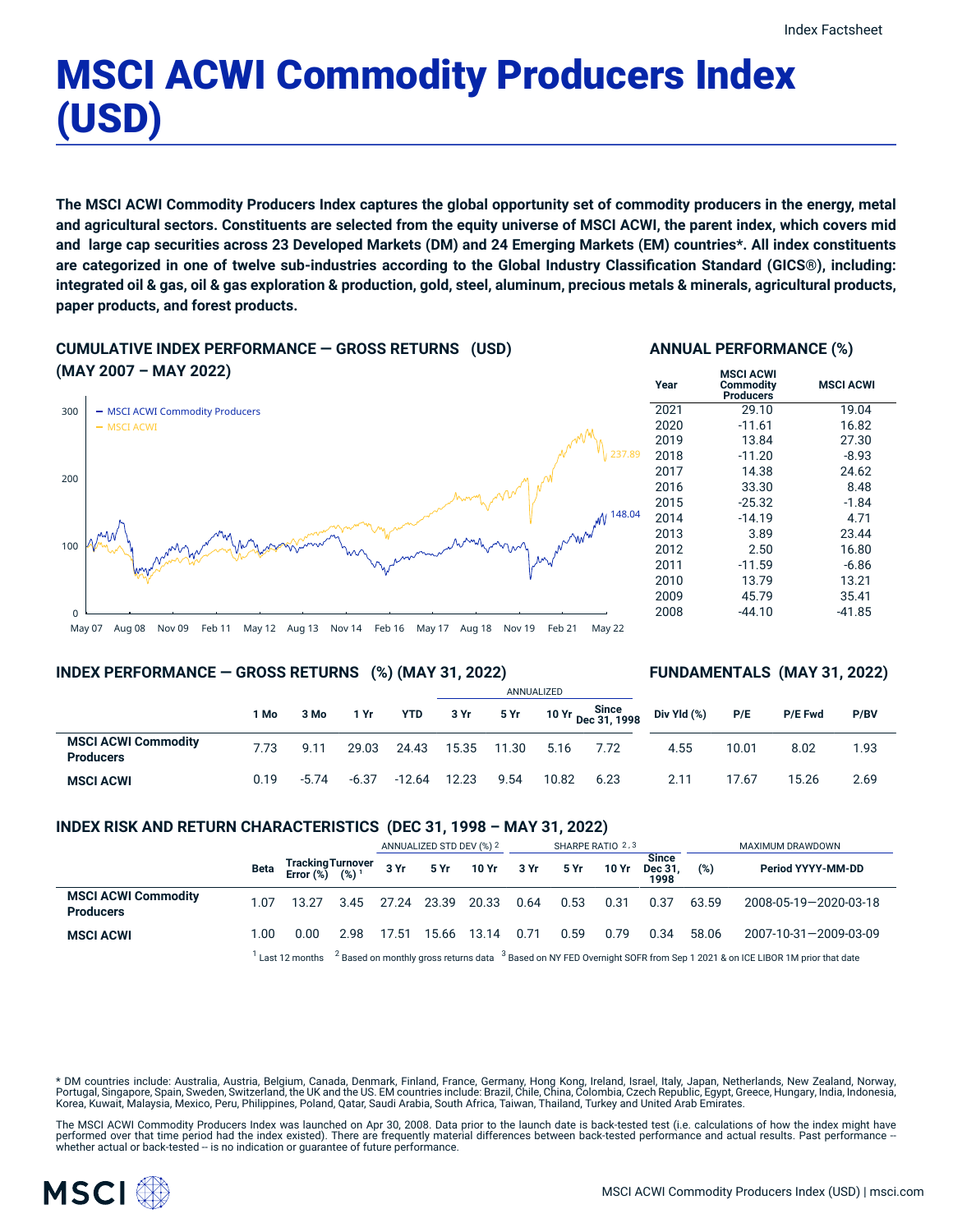#### **INDEX CHARACTERISTICS**

| <b>MSCI ACWI</b><br><b>Commodity</b><br><b>Producers</b> | <b>MSCI ACWI</b> |  |  |  |  |  |  |
|----------------------------------------------------------|------------------|--|--|--|--|--|--|
| 202                                                      | 2.933            |  |  |  |  |  |  |
|                                                          |                  |  |  |  |  |  |  |
| Weight $(*)$                                             |                  |  |  |  |  |  |  |
| 10.42                                                    | 4.02             |  |  |  |  |  |  |
| 0.00                                                     | 0.00             |  |  |  |  |  |  |
| 0.50                                                     | 0.03             |  |  |  |  |  |  |
| 0.14                                                     | 0.01             |  |  |  |  |  |  |
|                                                          |                  |  |  |  |  |  |  |

### **TOP 10 CONSTITUENTS**

|                         | Country   | <b>Index</b><br>Wt. (%) | Parent<br><b>Index</b><br>$Wt.$ $(\%)$ | <b>Sector</b>    |
|-------------------------|-----------|-------------------------|----------------------------------------|------------------|
| <b>EXXON MOBIL CORP</b> | US        | 10.42                   | 0.67                                   | Energy           |
| <b>CHEVRON CORP</b>     | US        | 8.64                    | 0.55                                   | Energy           |
| <b>SHELL</b>            | GB        | 5.91                    | 0.38                                   | Energy           |
| BHP GROUP (AU)          | AU        | 4.16                    | 0.27                                   | <b>Materials</b> |
| <b>TOTALENERGIES</b>    | <b>FR</b> | 3.83                    | 0.25                                   | Energy           |
| <b>CONOCOPHILLIPS</b>   | US        | 3.80                    | 0.24                                   | Energy           |
| <b>BP</b>               | GB        | 2.77                    | 0.18                                   | Energy           |
| RIO TINTO PLC (GB)      | GB        | 2.09                    | 0.13                                   | <b>Materials</b> |
| <b>EOG RESOURCES</b>    | US        | 2.06                    | 0.13                                   | Energy           |
| CANADIAN NAT RESOURCES  | CA        | 2.00                    | 0.13                                   | Energy           |
| Total                   |           | 45.67                   | 2.93                                   |                  |

**MSCI FaCS**

#### **FACTORS - KEY EXPOSURES THAT DRIVE RISK AND RETURN MSCI FACTOR BOX**



#### **SUB-INDUSTRY WEIGHTS**



- Diversified Metals & Mining 14.11% Steel 7.16% Gold 5.82%
- Fertilizers & Agricultural Chemicals 5.38% Copper 2.57%
- Agricultural Products 2.21% Paper Products 1.47% Coal & Consumable Fuels 1.32%

Precious Metals & Minerals 0.81% Other 1.39%



Neutral factor exposure (FaCS = 0) represents MSCI ACWI IMI.

### ● United States 40.4% ● United Kingdom 14.48% ● Canada 11.22% ● Australia 8.7% **France 4.36% Other 20.84%** 8.7% 11.22% 14.48% 4.36% 20.84% 40.4%

#### **COUNTRY WEIGHTS**

## **MSCI**<sup>®</sup>